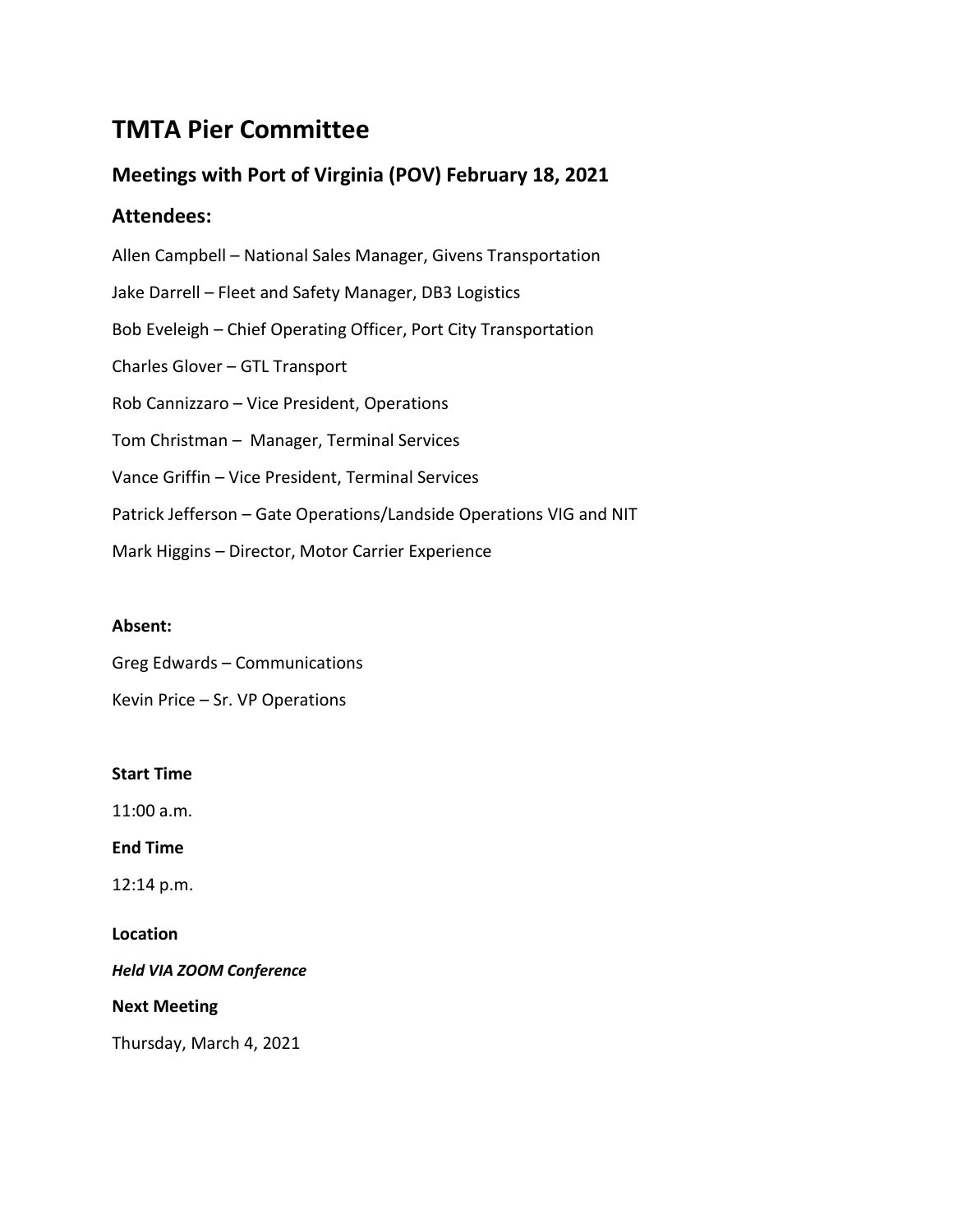### **Notes/Findings**

#### **Volumes and Blank Sailings**

February volumes are strong but falling off as expected for a normal post-peak period. Chinese New Year impact is still uncertain but will probably have less negative impact than normal.

#### **VIG Saturday Gate Metrics – February 6, 2021**

Saturday hours ended on February 6 based on recent utilization of Saturday hours and projected volumes. Saturday moves peaked in November at 950, dropped to 700 by the end of January and fell to 406 container moves February 6 which was in line with the expectations. As the volumes were dropping as expected the Port and projected to drop significantly after February 6 the Port discontinued the program.

The extra Saturday hours were provided from August to February which is much longer than in past years.

The Port will continue to assess volumes and add hours when needed.

#### **Import Containers Showing at Both Terminals in the Import Availability Screen in ProPass**

Duplicates are caused by same container returning to the Port of Virginia but at a different facility. Port keeps all history so dispute resolution and historical reporting. So, the motor carrier community may find history on the same container at multiple facilities.

The older container entry would have no data related to it.

Motor Carriers should update/purge their Import Watch list regularly or use date range filters to reduce the likelihood of the screen being populated with out of date information.

February 4 update – expected to be resolved in the first quarter.

February 18 update – Cause of the duplicates listings has been identified. Software vendor is developing software needed to eliminate. Still looks like a first quarter fix.

#### **False Duplicate Appointments Requiring Manual Correction**

Fix has been identified and first version has been coded. Quality assurance testing is ongoing. Issues in testing have to be addressed and will update at next meeting.

February 4 Update – a rewrite of the interface among the systems is being written and going through quality assurance. Ongoing effort. Testing in February. Completion date not set yet but should be first quarter 2021.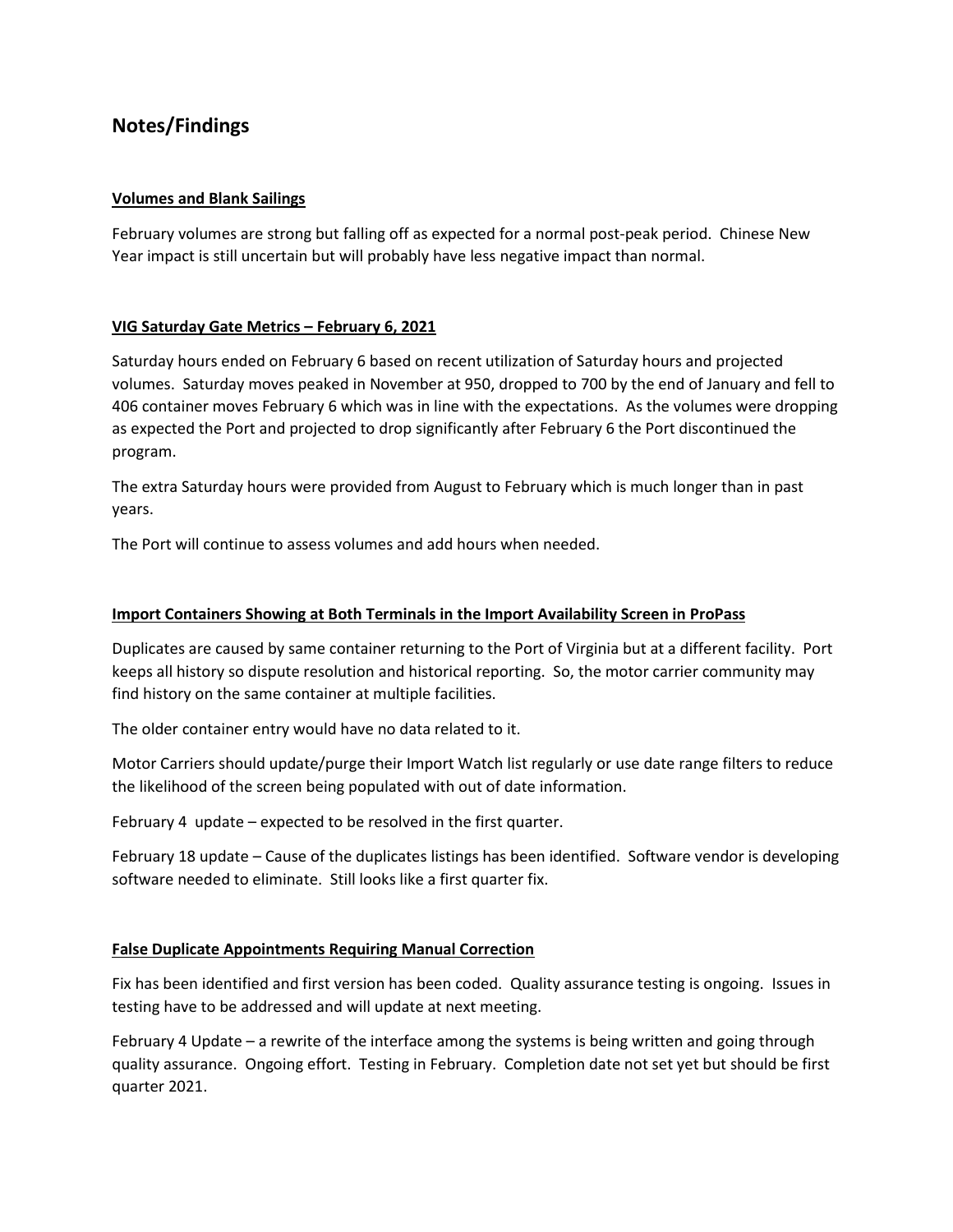February 18 update – Testing continues and issues found in testing being resolved. Completion still set for first quarter.

#### **Deleting Bookings in ProPass**

Bookings that are deleted by the Shipping Line appear in two places in the systems. Only one is automatically deleted. The Port will work to fix this situation so both places have the same up to date information.

Tracking is more accurate than Booking side so Motor Carriers should look at the Tracking side to verify container status. In the meantime, Motor Carriers may also check Shipping Line sites although all parties realize that is less efficient than desired.

Update - Port sees a way to improve this issue and is putting on the list of projects to complete. Hoping for a rollout timeline by next meeting.

February 4 update – expected to be resolved in the first quarter.

February 18 update – work ongoing. Still on track for first quarter.

#### **EDI Information for Motor Carriers**

The Port continues to advance. Currently in testing phase. The Port hopes to complete the project by early 2021. Still in testing. Testing with first Motor Carriers may start in March.

#### **Last Minute Changes to ERD impacting Truckers**

A TRAC incident was entered noting last minute changes to ERD pushing out the ERD to a later date after the motor carrier had secured multiple reservation. Reservations were cancelled when the ERD moved. Motor carrier now has the equipment and must hold it 3 additional days and face holding costs. To make matters worse the containers are reefers.

Port is working with the Shipping Lines to improve this scenario.

February 18 update – Vessel on time arrival rate is only 40%. The Port has worked out process to allow Motor Carriers to have more reliability on ERD. ERD will open starting 7 days before expected date of arrival and will not close. As a result, Motor Carriers and BCO will not bear the costs of changing shipping line changing arrival dates. Target effective date on March 1, 2021.

This is a significant positive for the Motor Carrier community and BCO community.

#### **No Export and Empty Drops Available Early Morning but Imports Readily Available**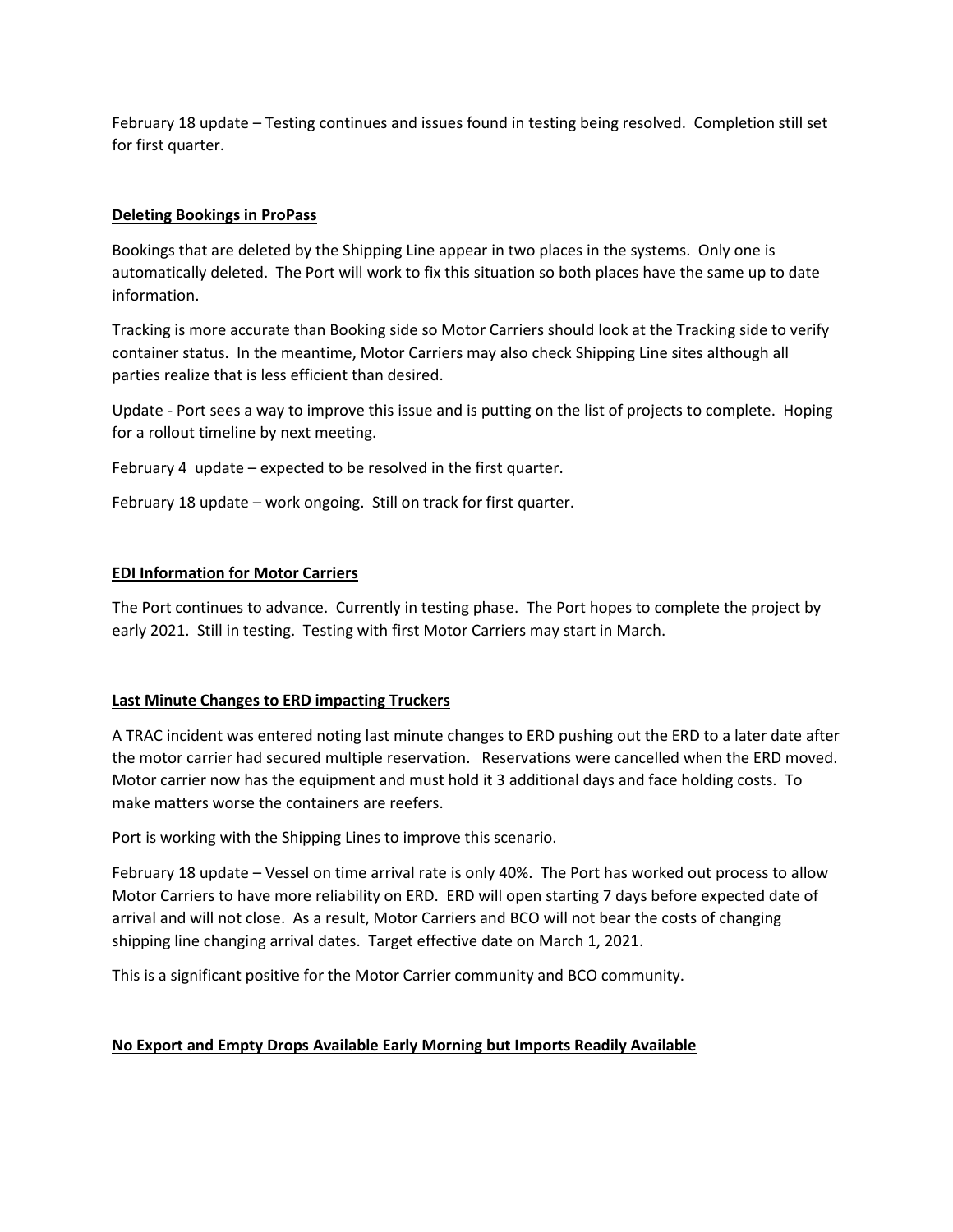The Pier Committee noted that Export/Empty drops are being fully booked the first hour of most days while Imports appear to be underutilized. The Port will look at the mix and see what adjustments can be made. All agreed maximizing dual moves is desired and improvements will be looked for.

#### **Ability to notify ProPass users when ERD's are Changed**

A motor carrier and customer checking an ERD (Early Return Date) returned two different results within the space of one hour. The change was valid. Motor Carrier would like to get notified when an ERD changes. Port wants to provide the information to motor carriers.

The Pier Committee provided feedback to the Port on this issue.

#### **Types of Appointments Needed not matching Availability**

More carriers are noting that the type of reservation they need is not readily available in PRO-PASS although other types of reservations are available. The Committee is looking into how the reservation types are allocated to determine if improvements can be made.

The Port monitors and reallocates reservation types on a daily basis. More discussion to follow.

#### **Drivers Leaving Port without an EIR**

Drivers have been noted leaving the Port with a chassis that is known to be damaged (trouble ticket has been issued) rather than going to CSA for repair. The number of incidents has grown so the Port will now issue a TSEP if this occurs.

The Port is reaching out to each Motor Carrier with a violator. Motor Carriers are asked to provide a reminder to their drivers that a damaged chassis cannot leave the Port.

#### **Queueing on Harper Avenue Before PPCY and PCY open**

Motor Carriers are reminded that queueing is not allowed before 6 a.m. on Harper Avenue. Police may issue tickets if the road is blocked. Increased police presence on Harper Avenue should be expected.

Recently trucks have been queueing at 5:30 a.m. restricting employees of businesses on Harper from getting to work.

#### **Waiting in the PPCY When No Containers Available**